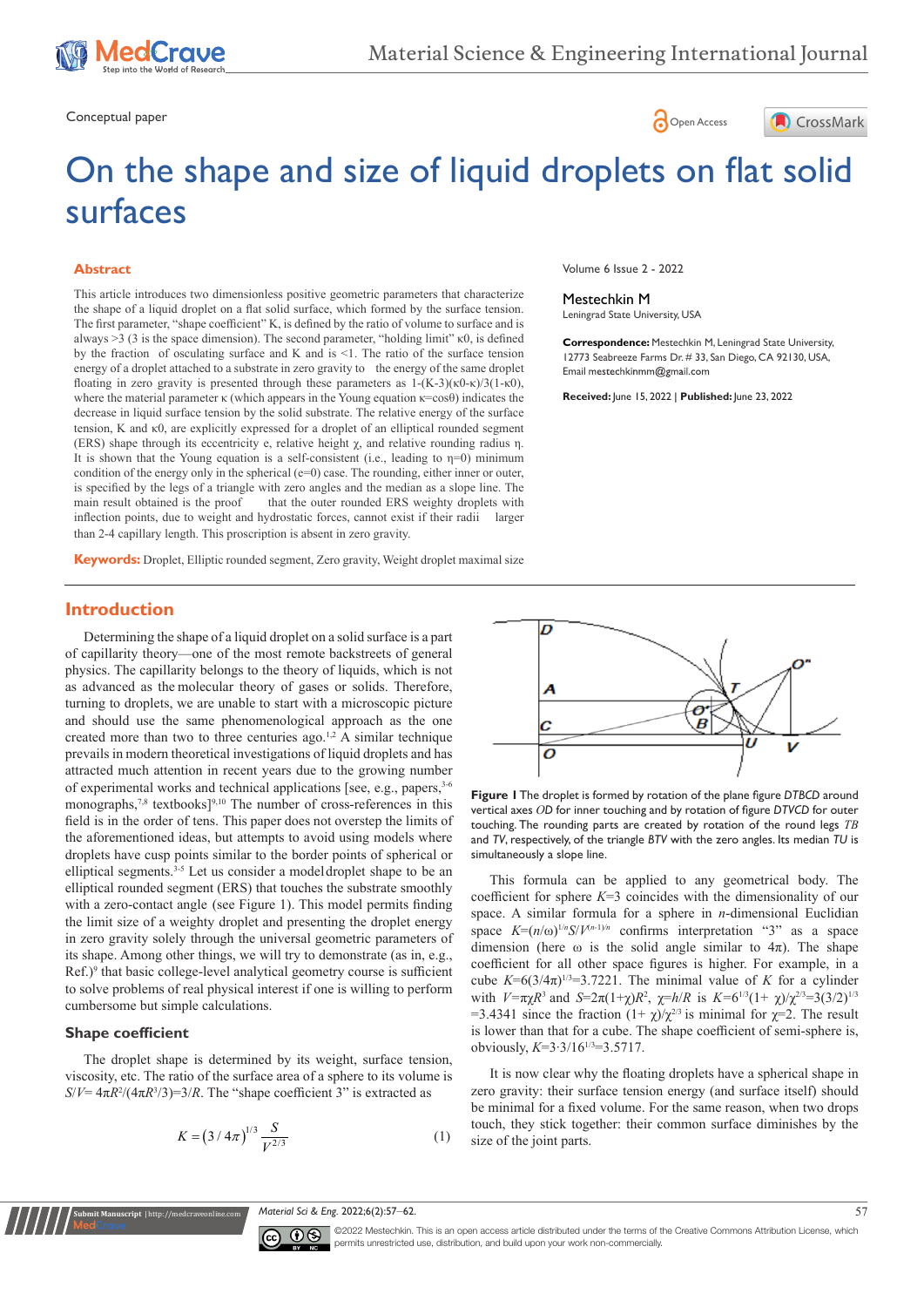#### **Elliptical rounded segment**

After considering the aforementioned examples, we can attend to the main object of our calculations: the ERS (Figure 1).

This body is formed by revolving the two arcs *DT* of an ellipse and *TB* of a circle around the vertical axes *CD*, smoothly joining in point *T*. The circle arc adheres to the straight-line *BC* in *B*, which rotates as well. Cusps, which are unnatural for a liquid, are not present. The droplet consists of the elliptical cap *DTA* and the round "bowel" *TBC* with a flat bottom *BC*.

The equations of the cap are:  $x = a \cos u$ ,  $y = c \sin u$ , x is the horizontal coordinate axes *CV*, *y* is the vertical coordinate axes *CD*, *C* is the coordinate origin, and *u=t* corresponds to point *T*. Furter, *а*=*OU* is the length of big ellipse semiaxes, *с=OD* is the length of the small

one, 
$$
AT = x
$$
,  $AD = h = c - y$ ,  $\sin t = \frac{y}{c} = 1 - \frac{h}{c} = \xi$ ,  $\tan t = \frac{x}{y} = \frac{\sec t}{c}$ ,

and the eccentricity is  $e=\sqrt{a^2-c^2}/a$ . The angle  $\perp$ *TOD=a* for the spherical droplet ( $a = c$ ) is equal to the slope angle  $\perp TUB = \theta$ , but this is not true of the elliptical cap.

$$
\text{tg}\,\theta = -\frac{dy}{dx} = \frac{\cot \theta x}{a} = \frac{\sqrt{(1 - e^2)(1 - \xi^2)}}{\hat{i}}, \cos \theta = \frac{\xi}{\sqrt{g(1 - e^2)}}, \sin \theta = \frac{\sqrt{(1 - \xi^2)}}{\sqrt{g}}, g = 1 + \frac{(e\xi)^2}{1 - e^2} \tag{3}
$$

The volume of the ellipsoid cap is

$$
V = \pi \int_{y}^{c} x^{2} dy = \pi c a^{2} \int_{t}^{z/2} du \cos u (1 - \sin^{2} u) = \pi c a^{2} \left( 1 - \xi - \frac{\pi}{2} + \frac{\pi}{2} \xi^{3} \right) = \frac{\pi c^{3} \left( 1 - \xi \right)^{2} \left( 2 + \xi \right)}{3 \left( 1 - e^{2} \right)} \tag{4}
$$

Finding the lateral surface area is slightly longer:

$$
S = 2\pi \int_{y}^{c} xdl = \pi a \int_{t}^{\pi/2} du \cos u \sqrt{a^2 \sin^2 u + c^2 \cos^2 u} =
$$
  

$$
\pi a \int_{t}^{\pi/2} d(\sin u) \sqrt{(a^2 - c^2) \sin^2 u + c^2} = \frac{2\pi ac}{f} \int_{\sin u}^{c} dv \sqrt{1 + v^2} = \frac{\pi ac}{f} (v \sqrt{1 + v^2} + \ln(v + \sqrt{1 + v^2})) f_{\xi} =
$$
  

$$
\pi ac \left( \sqrt{1 + f^2} - \xi \sqrt{1 + f^2 \xi^2} + \frac{1}{f} \ln \frac{f + \sqrt{1 + f^2}}{\xi f + \sqrt{1 + f^2 \xi^2}} \right) \text{ where}
$$
  

$$
f = \frac{\sqrt{a^2 - c^2}}{c} = \frac{e}{\sqrt{1 - e^2}} \qquad \text{(The same coefficient appeared in}
$$

Eq. (6) from Ref.3 under the improper name: "eccentricity"). Now the volume, lateral and bottom surface area, and shape coefficient are expressed through dimensionless parameters: *V*=*πc*<sup>3</sup> *τ*/3, *S*=*πc*<sup>2</sup> *ρ*,  $πa<sup>2</sup>cos<sup>2</sup>t=πc<sup>2</sup>(1−ξ<sup>2</sup>)/(1-e<sup>2</sup>).$ 

$$
\tau = \frac{\left(1-\xi\right)^2 \left(2+\xi\right)}{1-e^2}, \ \rho = \frac{1-\xi \sqrt{g\left(1-e^2\right)}}{1-e^2} + \frac{1}{e} \ln \frac{1+e}{\xi e + \sqrt{g\left(1-e^2\right)}}, K = 3\left(\rho + \frac{1-\xi^2}{1-e^2}\right) / \left(2\tau\right)^{2/3} \tag{5}
$$

If  $a = c$  parameter  $\tau = (1 - \xi)^2 (2 + \xi)$  gives the volume of spherical segment, and the second (logarithmic) term of *ρ* as well as the first one turns into 1-*ξ* since 1/*e∙*ln(1+*e-eξ*)→1*-ξ*. Both terms of *ρ* are even functions of *e*; *K* of spheroid, which follows from Eq. (5) if *ξ*=-1,

$$
K_{\rm sph} = 3\left(\frac{1}{2\left(1-e^2\right)^{5/3}} + \frac{\ln(1+e) - \ln(1-e)}{4e\left(1-e^2\right)^{2/3}}\right) \approx \frac{3}{2\left(1-e^2\right)^{\frac{5}{3}}}\left(\frac{1}{1-e} + \frac{1}{1-e^2}\right) > 3
$$

The volume *V'* and the lateral surface area *S*' of the bowel *TBC* require integration over the circle arc *ВТ.* Its center *O*' is the intersection of perpendicular *O'O"* to the tangent in point *T* with the bisectrix *TU* of the angle  $\theta = \Box$  *TUB* between the tangent and the horizontal bottom line *CU*. The angle between *O'O"* and height *BO*' in point *B* is  $\theta$ . Then  $V' = \pi r \int x^2 \sin \varphi d\varphi$ ,  $S' = 2\pi \int (r' + r \sin \varphi)$ 0 0  $V' = \pi r \int_0^{\pi-\theta} x^2 \sin\varphi d\varphi$ ,  $S' = 2\pi \int_0^{\pi-\theta} (r' + r\sin\varphi) r d\varphi$  $\pi r$  | x<sup>-</sup>sin $\varphi a\varphi, s = 2\pi$  | (r + rsin $\varphi$ )ra $\varphi$  $\sigma' = \pi r \int_{0}^{\pi-\theta} x^2 \sin \varphi d\varphi, S' = 2\pi \int_{0}^{\pi-\theta} (r' +$ where  $x = r' + r \sin \varphi$ ,  $y = r - r \cos \varphi$ ,  $\phi$  is a variable angle between the height and radius of arc *BТ*, *r*'=*CB=AT-r*sinθ=*a*cos*t*-*r*sinθ=*c*[*√*(1-*ξ*<sup>2</sup> )-

$$
\eta \sin\theta \left[\sqrt{(1-e^2)}, r = a\eta.\right]
$$
  
\n
$$
V' = \pi r \int_{0}^{\pi-\theta} (r' + r\sin\varphi)^2 \sin\varphi d\varphi = \pi r \left[r'^2(1+\cos\theta) + rr'(\pi-\alpha+\frac{1}{2}\sin2\theta) + r^2\left(\pi - \cos\theta - \frac{\varphi}{\theta}\cos^2\theta\right)\right],
$$
  
\n
$$
S' = 2\pi \int_{0}^{\pi-\theta} (r' + r\sin\varphi) r d\varphi = 2\pi r r'(\pi-\theta) + 2\pi r^2 (\cos\theta + 1)
$$
 (6)

should be added to the cap data (5), which gives  $\pi c^3(\tau+\omega)/3$ for the total volume,  $\pi c^2(\rho+\psi)$  for the lateral surface,  $\pi r^2 = \pi c^2$ 

 $rac{1-\xi^2}{1-e^2}\left(1-\frac{\eta}{\sqrt{g}}\right)^2 = \pi c^2 \frac{1-\xi^2}{1-e^2}\zeta^2$  for the bottom area, shape

coefficient *K*, and for holding limit  $\kappa_0$  (see below) of

#### **ERS:**

 $\omega c^3 = 3r^2r'(\pi - \theta + \sin\theta\cos\theta) + 3rr'^2(1 + \cos\theta) + r^3(2 + 3\cos\theta - \cos^3\theta), \psi c^2 = 2r(r'(\pi - \theta) + r(1 + \cos\theta)),$  $\omega c^3 = 3r^2r'(\pi - \theta + \sin\theta\cos\theta) + 3rr'^2(1 + \cos\theta) + r^3(2 + 3\cos\theta - \cos^3\theta), \psi c^2 = 2r(r'(\pi - \theta) + r(1 + \cos\theta)).$ 

$$
r = \eta c, r' = \frac{c\sqrt{1 - \xi^2}}{\sqrt{1 - e^2}} \left(1 - \frac{\eta}{\sqrt{g}}\right) = \frac{c\zeta\sqrt{1 - \xi^2}}{\sqrt{1 - e^2}}, K = 3\left(\rho + \psi + \frac{1 - \xi^2}{1 - e^2}\zeta^2\right) / \left(2(\omega + \tau)\right)^{2/3},
$$

$$
\kappa_0 = \frac{\left((2(\omega + \tau))^{2/3} - \rho - \psi\right)\left(1 - e^2\right)}{\zeta^2 \left(1 - \xi^2\right)}.
$$
(7)

 The center of outer rounding circle *O"* is the intersection of perpendicular *O'T* continuation with perpendicular *UO"* to the bisectrix *UO'* of ∟*TUB=*θ. The triangles *O'TU* and *O"TU* are similar. The radius  $O'T=r$  in the smaller one is adjacent to angle  $\theta/2$  while the radius *O"T=ř* in the bigger one confronts the same angle. Therefore, *ř=r*ctg2 θ/2=*cη*ctg2 θ. The corresponding values for outer rounding are distinguished by a caret. In particular, the radius of the bottom appears as *ř'*=*a*cos*t*+*ř*sinθ, with *x* and *y* in integrals as *ř'*- *ř*sinϕ, *ř*-*ř*cosϕ, respectively, where ϕ corresponds now to the arc of bigger circle, etc. The final result differs from Eq. (7) mainly by covering of *r*, *r'* and supplying  $\eta$  by the factor  $\text{f=ctg}^2\theta/2$ .

$$
\omega' c^3 = 3\tilde{r}t^{\prime 2} \left(1 - \cos\theta\right) - 3\tilde{r}^2 \tilde{r}' \left(\theta - \sin\theta\cos\theta\right) + \tilde{r}^3 \left(2 - 3\cos\theta + \cos\theta^3\right), \quad \psi c^2 = 2\tilde{r}t^{\prime}\theta - 2\tilde{r}^2 \left(1 - \cos\theta\right),
$$
\n
$$
\tilde{r} = \alpha\eta f, \quad \tilde{r}' = \frac{\sqrt{1 - \xi^2}}{\sqrt{1 - \epsilon^2}} \zeta_+, \quad K = 3\left(\rho + \psi + \tilde{r}'^2/c^2\right) / \left(2\left(\tau + \omega^*\right)\right)^{2/3}, \quad K_0 = \frac{\left(2(\omega^* + \tau)\right)^{2/3} - \rho - \psi}{\tilde{r}^2/c^2}, \quad \tilde{\zeta}_+ = 1 + \frac{\eta f}{\sqrt{g}}.\tag{8}
$$

Thus, the parameters of ERS, *ξ*, *η, е*, determine the droplet shape: *K* characterizes how close it is to a sphere, i.e., how perfect the shape is, the relative height  $\gamma=1-\xi$  sets the size of the flood area, the eccentricity *e* measures how flattened the droplet is, and the relative rounding radius η defines the smoothness of droplet-to-substrate bond.

### **Droplet in zero gravity**

According to Young,<sup>2</sup> it is usually accepted that three forces are applied to each point of the border line between the liquid droplet and solid substrate along the tangents to intersection lines of normal plane and the surfaces separating solid and gas (sg), solid and liquid (sl), and liquid and gas (lg). The equilibrium of these forces leads to the equation  $(\gamma_{ss}-\gamma_{sl})/\gamma \equiv \kappa = \cos\theta$ , where  $\gamma$ -s are coefficients of the surface tension, and  $\theta$  is the contact angle between solid and liquid. The material parameter  $\kappa$  is specific for these gas-liquid-solid. In fact, it indicates how much the coefficient of the surface tension of a particular liquid

**Citation:** Mestechkin M. On the shape and size of liquid droplets on flat solid surfaces. *Material Sci & Eng.* 2022;6(2):57‒62. DOI: [10.15406/mseij.2022.06.00180](https://doi.org/10.15406/mseij.2022.06.00180)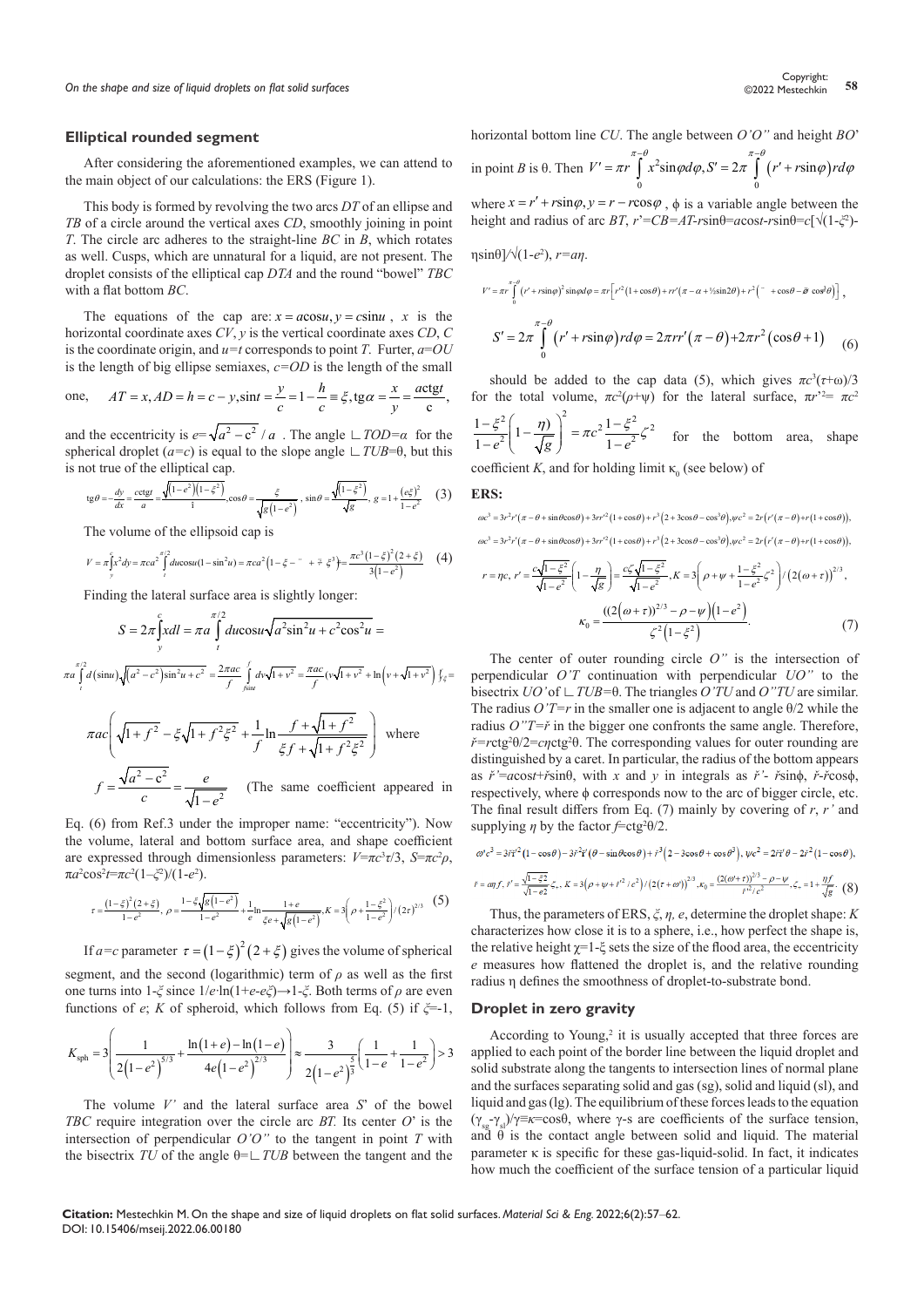is diminished following contact with the solid surface. If│*κ*│>1, it cannot be equal to cosine. Such situation is usually interpreted either as absolute wetting by this liquid (if  $\kappa$ <0) i.e., the homogenous covering of the solid surface without concentrating in droplets or (if  $\kappa$  $>$ 0) as total separation of droplets from the solid surface.

A more detailed picture can be obtained by considering droplet energy. The energy of a spherical droplet floating in zero gravity is *E*<sub>0</sub>=4γπ*R*<sup>2</sup>. In fact, it depends on the droplet volume:  $E_0 = \gamma \sqrt[3]{\pi (6V)^2}$ . Let us compare the energy of the attached deformed droplet *E<sub>A</sub>*=γ*S*+γ*κS*<sub>c</sub> with that of the floating droplet. For ERS, *S* is the lateral

surface area  $\pi c^2(\rho + \psi)$  and  $S_c$  is the area where the substrate and droplet touch each other, i.e., the bottom area  $S_c = \pi r^2 = \pi c^2 \frac{1 - \xi^2}{1 - e^2} \zeta^2$  $= \pi c^2 \frac{1 - \xi^2}{1 - e^2} \zeta^2$ .

Considering the volume of the droplet  $\pi c^3(\tau+\omega)/3$  and Eq. (7) allows to  $\frac{\partial}{\partial \tau} P(z) = \frac{F_A}{E_0} \text{ as } \kappa \zeta^2 (1-\zeta^2)/(1-e^2)[2(\tau+\omega)]^{2/3} + (\rho+\psi)/[2(\tau+\omega)]^{2/3} \equiv \kappa u + Q,$ while ratios,  $u$ ,  $Q$ , determine geometric parameters  $K=3(u+Q)$  and  $\kappa_0 = (1-u)/Q$ . The last equations can be solved:  $Q = (K-3)/3(1-\kappa_0)$ ,  $u=1$  $\kappa_0$ (*K*-3)/3(1- $\kappa_0$ ). Thus, we finally arrive at

$$
E = E_A / E_0 = 1 - \frac{(K - 3)(\kappa_0 - \kappa)}{3(1 - \kappa_0)} = 1 - Q(\kappa_0 - \kappa), \quad E_0 = \gamma \left(\pi (6V)^2\right)^{1/3}, \quad Q = \frac{K - 3}{3(1 - \kappa_0)}.
$$
 (9)

This equation is valid independently of the model of droplet used. Only the values of  $K$  and  $\kappa_0$  depend on the shape of the droplet. The condition of concretion of the drop  $E_A \leq E_0$  is reduced to

$$
\kappa \le \kappa_0, \ \kappa_0 \equiv 1 - \frac{S}{S_{\tilde{n}}} \bigg( 1 - \frac{3}{K} \bigg), \tag{10}
$$

Now the term "holding limit" for  $\kappa_0$  is justified. If the substrate reduces the surface tension insufficiently to make it lower than  $\kappa_0$ concretion is impossible. Therefore,  $\kappa_0$ <1 is a universal geometrical characteristic of a liquid body as *K* is. The holding limit achieves 1 only for spherical droplet: *K*=3. When a spherical droplet touches a substrate, it is still spherical since the limit of *Q* for  $K \rightarrow 3$ ,  $\kappa_0 \rightarrow 1$  is zero in ERS. The experimental data on the Young parameter κ are rather scanty.<sup>3,5</sup> The wetting degree can be characterized by the difference *κ*<sub>0</sub>-*κ*, and *w*<sub>0</sub>=1-*κ*<sub>0</sub> can be treated as the whole "stock" of wetting of the given shape droplet, and Eq. (9) may be interpreted as  $(E_A - E_0)$ / *E*<sub>0</sub>=(*K*-3)/3·(*w*<sub>0</sub>-*w*)/ *w*<sub>0</sub>, *w*=1-*κ*. The relative height  $\chi$ =1-ξ determines the "flooding power" of the droplet. This picture is illustrated by calculations shown in Table 1.

The first third of Table 1 describes the elliptic segment without rounding. The low droplets  $(\chi<1)$  have an unfavorable shape coefficient, weak holding limit, and are not attachable to a substrate as E >1. Only the droplets of the second kind (with the height  $\chi$ >1) attach (strongly for  $\chi$ =1.4). The next two thirds of the Table 1 contain data for ERS with η=0.2. Rounding makes the droplet attachable in most cases (with a single exception). The second kind droplets do not need rounding at all (already the sphere "overhangs" itself if  $\chi$ >1). Outer rounding clearly demonstrates that the first kind droplets with inflection of their surface do not congregate, but those with  $\chi$ >1 become energetically competitive with inner rounded and spherical droplets (especially with  $\chi$ =1.6). This has far-reaching consequences for heavy droplets, which we consider below.

The first column, which describes spherical segments, reveals a connection between Eq. (9) and the Young equation *κ*=cosθ. It is understood from Figure 1 and Eq. (3), the angle  $\theta$  is independent of η: there are only three values of cosθ in each row (and only one, 0, for χ=1). Neither of these coincides with *κ*=0.3. At the same time, the first column shows that  $\cos\theta = \xi(-1-\gamma)$ . The equality  $\kappa = \xi$  leads to the satisfaction of the Young equation, and, therefore, is the minimum

condition for E in Eq. (9). Indeed, if we complement the first column by the additional row with  $\chi=1.3$  we obtain the deeper than 0.8971 minimum  $E=0.8956$  and cos $\theta=-0.3$ . This minimum is independent of η. In the other words, the spherical segment does not require rounding. However, if by some reason, e.g., the weight, the droplet shape should be flattened: *e*>0, rounding deepens the minimum.

#### **Influence of weight**

Droplet weight is applied perpendicular to the plane of substrate; it presses down the droplet body and affects its spherical shape. The droplet energy now includes the potential energy of the Archimedean force, acting on the droplet in atmosphere.

$$
E_P = g(d_k - d_c) \pi \left[ \int_{y(B)}^{y(T)} yx^2 dy + \int_{y(T)}^{y(D)} yx^2 dy \right]
$$
 (11)

The volume integral includes two contributions: of the bowel from point *B* to point *T* and of the elliptic cap from *T* to *D* (Figure 1). The angle ϕ varies along the arc of rounding circle *ВТ*, the variable *u* runs along the elliptic arc *DT*. Here  $g(d_k - d_e) = \gamma/l^2$ ,  $l = \sqrt{[\gamma/g(d_k - d_e)]}$  is the capillary length of the droplet liquid in air. The capillary length enters the Jurin-Borelli formula  $[1]$   $h = l^2 \cos{\theta}/r$  for the height of lifted liquid in a capillary tube of radius *r,* proposed centuries ago.

The integral of elliptic cap is

$$
\int_{y(T)}^{y(D)} yx^2 dy = \int_{t}^{\pi/2} c \sin(az^2) \cos(2uc) \cos(2u) \, du = a^2 c^2 \int_{1-\xi^2}^{0} (-dv) v^3 = \frac{c^4 (1-\xi^2)^2}{4(1-e^2)},\qquad(12)
$$

and of the bowel in the used notation (7)-

$$
\int_{0}^{y(T)} yx^{2} dy = \int_{0}^{\pi-\theta} r(1-\cos\varphi)(r'+r\sin\varphi)^{2} r\sin\varphi d\varphi = \frac{c^{4}\eta\omega}{3\sqrt{1-e^{2}}} + \frac{c^{4}(1-\xi^{2})^{2}(4\zeta-\zeta^{4}-3)}{12(1-e^{2})^{2}}
$$
(13)

It can be simplified to sum of  $c^4 \eta \omega/3 (1-e^2)^{1/2}$  and  $(r' + r\sin\varphi)^2$  $\int_{0}^{\pi-\theta} r\cos\varphi (r'+r\sin\varphi)^2 r\sin\varphi d\varphi$  $-\int_{-\infty}^{\pi-\theta} r \cos \varphi (r' + r \sin \varphi)^2 r \sin \varphi d\varphi$  appeared in Eq.(6). The first part was simplified by variable change φ→*z*=sinφ and notation  $\frac{r'\sqrt{1-e^2}}{c} = \zeta \sqrt{1-\xi^2}$ by;  $\lambda: -\int_{0}^{\sin\theta} ( \lambda + \eta z)^2 z dz = -\frac{c^4 \eta^2}{(1-e^2)^2} \left[ \frac{(\lambda \sin \theta)^2}{2} + \frac{2 \sin^3 \theta}{3} + \frac{\eta \sin^{-4} \theta}{4} \right] = -\frac{c^4 \eta^2 (1-\xi^2)}{12 g(1-e^2)}$  $(1-e^2)$  $\int_{a}^{1} (2 \cos^2 \theta - \cos^2 \theta) d\theta = -\frac{c^4 \eta^2}{2} \int_{a}^{a} (2 \sin \theta)^2 + 2 \sin^3 \theta - \eta^2 \sin^4 \theta = -\frac{c^4 \eta^2 (1 - \xi^2)^2}{2} \Big|_{a}^{a} \leq 8 \xi \eta - 2 \eta^2$  $-\int_{0}^{\sin\theta} ( \lambda + \eta z )^{2} z dz = -\frac{c^{4} \eta^{2}}{\left(1 - e^{2}\right)^{2}} \left[ \frac{(\lambda \sin \theta)^{2}}{2} + \frac{\mathcal{R} \sin^{-3} \theta}{3} + \frac{\eta \sin^{-4} \theta}{4} \right] = -\frac{c^{4} \eta^{2} \left(1 - \xi^{2}\right)^{2}}{12 g \left(1 - e^{2}\right)^{2}} \left(6 \zeta^{2} + \frac{8 \zeta \eta}{\sqrt{g}} + 3 \frac{\eta^{2}}{g}\right) =$  $^{4}n^{2}(1+z^{2})^{2}$   $c^{4}(1+z^{2})^{2}(4z-3z^{4})$  $1 - \xi^2$   $(4\zeta - 3)$  $c^4\eta^2(1-\xi^2)$   $(1-\xi^2)$   $(2\eta^2)(1-\xi^2)$ 

$$
-\frac{c^4\eta^2\left(1-\xi^2\right)^2}{12g\left(1-e^2\right)^2}\left(6\zeta^2+8\zeta\left(1-\zeta\right)+3(1-\zeta)^2\right)=\frac{c^4\left(1-\xi^2\right)^2\left(4\zeta^2-3-\zeta^4\right)}{12\left(1-e^2\right)^2}
$$
; this result is

shown in Eq. (13). Adding Eq. (12) to Eq. (13), and inserting τ from Eq. (5) we find the potential energy

$$
E_P = \frac{\pi r c^4}{l^2} \left[ \frac{\eta(\omega + \tau)}{3\sqrt{1 - e^2}} + \frac{\left(1 - \xi^2\right)^2 \left(4\zeta - \zeta^4 - 3\right)}{12\left(1 - e^2\right)^2} + \frac{\left(1 - \xi^2\right)^2}{4\left(1 - e^2\right)} - \frac{\eta\left(1 - \xi\right)^2 (2 + \xi)}{3\left(1 - e^2\right)^{3/2}} \right] \tag{14}
$$

It is convenient to use the same energy scale factor  $E_0$  $=\gamma(\pi(6V)^2)^{1/3}$  in Eq. (14) as in Eq. (9). It looks for ERS as *E*<sub>0</sub>=γ*πc*<sup>2</sup>(2(ω+τ))<sup>2/3</sup>=γ*πc*<sup>2</sup>ζ<sup>2</sup>(1-ξ<sup>2</sup>)/*Q*(1-*e*<sup>2</sup>). Therefore, γ*πc*<sup>2=*E*<sub>0</sub>*Q*(1-*e*<sup>2</sup>)/</sup>  $\zeta^2(1-\xi^2)$ . On the other hand,  $E_0/\pi\gamma l^2 = D^2$ , *D* is the diameter of a spherical droplet floating in zero gravity in units of *l,* of equal volume with

ERS. Then 
$$
(c/l)^2 = D^2 Q (1 - e^2) / \zeta^2 (1 - \xi^2)
$$
,  $\pi r c^2 \frac{c^2}{l^2} = E_0 \frac{D^2 Q^2 (1 - e^2)^2}{\zeta^4 (1 - \xi^2)^2}$ , and

$$
E_P/E_0 = \frac{D^2 Q^2 \left(1 - \varepsilon^2\right)^2}{\zeta^4 \left(1 - \xi^2\right)^2} \frac{n \zeta^3 \left(1 - \xi^2\right)^{3/2}}{6Q^{3/2} \left(1 - \varepsilon^2\right)^2} + \frac{\left(1 - \xi^2\right)^2 (4\zeta - \zeta^4 - 3)}{12 \left(1 - \varepsilon^2\right)^2} + \frac{\left(1 - \xi^2\right)^2}{4 \left(1 - \varepsilon^2\right)} - \frac{\eta \left(1 - \xi\right)^2 (2 + \xi)}{3 \left(1 - \varepsilon^2\right)^{3/2}} \mathbf{1}. \tag{15}
$$

It has been taken into account simultaneously that  $2(\omega+\tau)$  $=\zeta^3(1-\xi^2)^{3/2}/Q^{3/2}(1-e^2)^{3/2}$ . Similar further transformations allow to cast the total energy of a droplet (including  $E_A(9)$ ) in the form

**Citation:** Mestechkin M. On the shape and size of liquid droplets on flat solid surfaces. *Material Sci & Eng.* 2022;6(2):57‒62. DOI: [10.15406/mseij.2022.06.00180](https://doi.org/10.15406/mseij.2022.06.00180)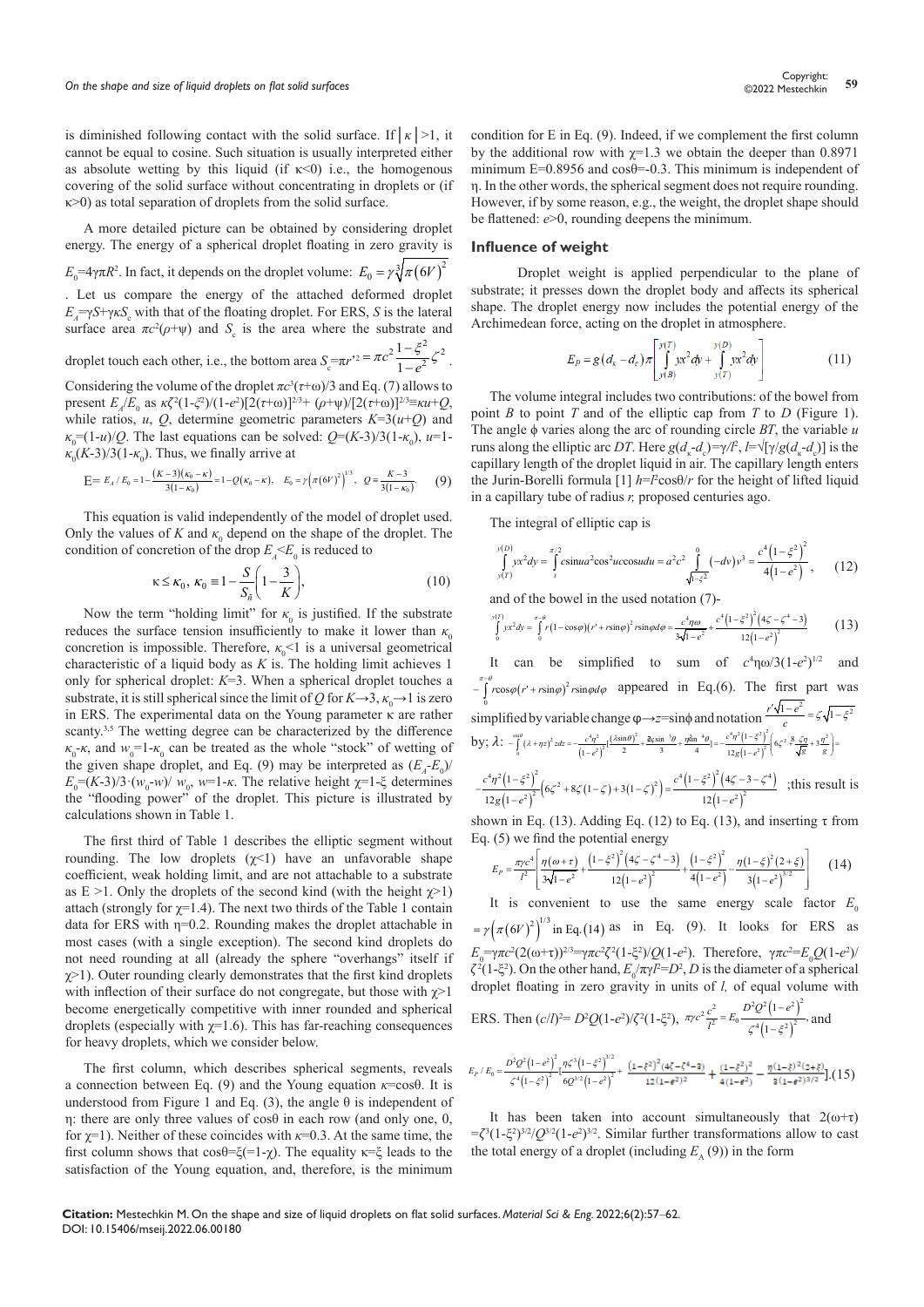*On the shape and size of liquid droplets on flat solid surfaces* **<sup>60</sup>** Copyright:

$$
\textbf{E} = -\frac{E_{\text{SSS}}}{E_{0}} = D^{2} \left[ \frac{1-\zeta}{6\zeta} \sqrt{\frac{Qg}{1-\xi^{2}}} + Q^{2} \left( \frac{1}{3\zeta^{3}} - \frac{1}{12} - \frac{e^{2}}{4\zeta^{4}} - \frac{(1-\zeta)(2+\xi)\sqrt{g\left(1-e^{2}\right)}}{3\zeta^{4}(1+\xi)^{2}} \right) \right] + 1 - Q(\kappa_{0} - \kappa), \, \zeta = 1 - \frac{\eta}{\sqrt{g}}. \tag{16}
$$

Rounding presents itself in Eq. (16) only through parameter  $\zeta$ , which equals 1 if rounding is absent. The result (16) can be transferred onto outer rounding in the same way as Eq. (8) was obtained from Eq. (7). The main changes in Eq. (13) stems from the requirement  $\eta \rightarrow f\eta$ and some opposite signs:

$$
\int_{y(F)}^{y(D)} yx^2 dy = \frac{c^4 \eta f \hat{u}^3}{3\sqrt{1-e^2}} + \frac{c^4 (\zeta_+ - 1)^2 (1 - \xi^2)^2 (4\zeta_+^2 - 2\zeta_+ - 3)}{12(1 - e^2)^2} + c^4 \frac{(1 - \xi^2)^2}{4(1 - e^2)}, \zeta_+ = 1 + \frac{f\eta}{\sqrt{g}}.\tag{17}
$$

After insertion Eq. (17) into the formula for energy, we conclude

$$
\mathcal{L}_{+} = \frac{E_{\text{ERS}}}{E_0} = D^2 \left[ \frac{(1-\zeta_+)}{6\zeta_+} \sqrt{\frac{Q_*g}{1-\zeta^2}} + \mathcal{Q}_+^2 \right] \frac{(\zeta_+ - 1)^2 \left(4\zeta_+^2 - 2\zeta_+ - 3\right)}{12\zeta_+^4} + \frac{1 - e^2}{4\zeta_+^4} - \frac{(1 - \zeta_+)\sqrt{g\left(1 - e^2\right)}(2 + \zeta)}{3\zeta_+^4 \left(1 + \zeta_+^2\right)^2} \tag{18}
$$

The subscript "+" reminds about outer rounding, which enters also through  $\zeta_+$ ,  $Q_{+}$  and  $\kappa_+$ :

$$
Q_{+} = \frac{\zeta_{+}^{2} (1 - \xi^{2})}{(1 - e^{2})(2(\tau + \omega'))^{2/3}}, \ \kappa_{+} = \frac{((2(\omega^{+} + \tau))^{2/3} - \rho - \psi)(1 - e^{2})}{\zeta_{+}^{2} (1 - \xi^{2})}.
$$
 (19)

Both Eq. (16) and (18) are simplified significantly when rounding is absent and lead to the identical result

$$
E_0 = \frac{E_{\text{ENS}}}{E_0}\big|_{y=0} = D^2 Q_0^2 \frac{1 - e^2}{4} + 1 + Q_0(\kappa - \kappa_0), \ \ Q_0 = \frac{1 - \xi^2}{\left(1 - e^2\right)(2\tau)^{2/3}}, \ \kappa_0 = \frac{(2\tau)^{2/3} - \rho\left(1 - e^2\right)}{1 - \xi^2} \,. \tag{20}
$$

Unlike the case of zero gravity the relative energy becomes sizedependent being linear function of the square of "effective diameter" *D* (which is the same as "bond number"  $B$ )<sup>3</sup> of the droplet, while in zero gravity attachment depends only on the nature of liquid and substrate. The weight also allows the droplet to stay on the substrate in an unstable state (which does not correspond to the energy minimum over *е*, *ξ*, *η*).

 Example calculations of weighty droplet parameters (16, 18) are shown in Table 2. The peculiarities noted in Table 1 are present in Table 2 as well: inner rounding diminishes the energy of the first kind droplets for any *e*, but does not lead to attachment of droplets lower than half of ellipse. The energy minimum over the eccentricity appears for the further increase of height  $(\chi > 1)$ . For example, the minimum E =0.9245 becomes absolute for  $e=0.6$ ,  $B=2$ ,  $\eta=0$ ,  $\chi=1.6$ . The minimum for droplets with smaller weights ( $B=0.25$ ) returns to the lower heights ( $\chi$ =1.4) as in zero gravity. As a result of the flattering caused by the droplet weight, the energy is reduced, and the minimum moves from spherical ( $e=0$ ) to elliptic ( $e=0.4$ ) shape as in Refs.<sup>3,4</sup> **Table 1** Relative energy, shape coefficient, and holding limit of ERS

Outer rounding lowers the energy of the second type droplets even more effectively than inner rounding does of the first type droplets. The shape coefficient for outer rounding becomes close to 3, and even the order of minima can change (see the third row from the bottom in Table 2 – 0.9547 vs. 0.9460). Significantly larger droplets amplify this effect. This effect could be the reason for the nonexistence of big weighty droplets while large masses of liquid can attach to substrate in zero gravity. A nonrounded droplet with an effective diameter of five capillary length ( $B=25$ ) and  $\chi=1.4$  is strongly flattened: E =1.2568  $(e=0.4)$  as compared to the spherical segment  $(E=1.2787)$  while outer rounded ERS ( $\eta$ =0.2) energy is noticeably lower (E =1.2403) than both and inner rounded with the same  $\eta$  (E =1.2641). At the same time, as demonstrated in Table 1, a droplet of the same shape and geometrical parameters is attachable in zero gravity independently of its size  $(E = 0.942)$ .

The point *T* of coalescence of the ellipse and circle in Figure 1, if touching is outer, is an inflection point of the rotating profile *DTV* forming the second type droplet. The outer circle has a smaller radius than the inner one for the second type droplet that gives the shape shown in Figure 2. This shape for large enough height χ (when point *A*  is close to the end of small ellipse axes) is reminiscent of a mushroom with a thin stipe and big pileus. It is difficult to imagine someone standing under the round dirigible ("flying bowel") and having atop its liquid floor (but not in zero gravity!). However, from the viewpoint of capillarity theory, this is quite possible as demonstrated by the above-mentioned example. Indeed, almost a perfect sphere is above and a widening pedestal weakens the surface tension that guarantees the smallest surface tension energy. Common sense prevails if we remember the Pascal law. The hydrostatic pressure of all droplet weight through a narrow stipe is transferred onto wide pedestal, and the construction will burst as a barrel in Pascal times and cover the substrate with a uniform liquid layer without any droplets. All this means is that the following proposition is entitled to existence.

If the minimum of the second type droplet energy belongs to the outer-rounded ERS, the droplet channel off the substrate and does not exist as a droplet. To be self-consistent, this proposition, being valid for a droplet of some size, should be simultaneously valid for all bigger droplets. Then it remains to find the size of the first droplet. Table 3 answers this question and demonstrates the self-consistency of the hypothesis.

| <b>Parameters</b> | e/x | $\kappa = 0.3, \eta = 0$ |           |          |        | $\kappa$ =0.3, $\eta$ =0.2, inner rounding |           | $\kappa$ =0.3, $\eta$ =0.2, outer rounding |          |           |
|-------------------|-----|--------------------------|-----------|----------|--------|--------------------------------------------|-----------|--------------------------------------------|----------|-----------|
|                   |     | 0,0                      | 0,4       | 0,6      | 0,0    | 0,4                                        | 0,6       | 0,0                                        | 0,4      | 0,6       |
| E                 |     | 11,214                   | 1.1614    | 1.2329   | 0.9898 | 0.997                                      | 8800.1    | 1.5461                                     | 1.611    | 1.7266    |
| K                 | 0.4 | 4.8835                   | 5.0946    | 5.4617   | 3.4956 | 3.5308                                     | 3.5863    | 6.8484                                     | 7.173    | 7.7387    |
| $\kappa_0$        |     | 0.1322                   | 0.0895    | 0.0226   | 0.3401 | 0.3114                                     | 0.2669    | $-0.219$                                   | $-0.249$ | $-0.2962$ |
| $cos\theta$       |     | 0.6                      | 0.6333    | 0.6839   | 0.6    | 0.6333                                     | 0.6839    | 0.6                                        | 0.633    | 0.6839    |
| E.                |     | 1.0083                   | 1.0339    | 1.0813   | 0.9675 | 0.9749                                     | 0.9876    | 1.262                                      | 1.297    | 1.36      |
| K                 |     | 4.25                     | 4.4       | 4.6655   | 3.4342 | 3.4728                                     | 3.5358    | 5.4176                                     | 5.609    | 5.9389    |
| $\kappa_{0}$      | 0.6 | 0.2857                   | 0.2452    | 0.1799   | 0.4283 | 0.3962                                     | 0.3456    | $-0.0373$                                  | $-0.064$ | $-0.1067$ |
| $cos\theta$       |     | 0.4                      | 0.4299    | 0.4789   | 0.4    | 0.4299                                     | 0.4789    | 0.4                                        | 0.43     | 0.4789    |
| Е                 |     | 0,9128                   | 0.921     | 0.9391   | 0.9363 | 0.9406                                     | 0.95      | 1.0208                                     | 1.028    | 1.0427    |
| K                 |     | 3.5717                   | 3.6462    | 3.7845   | 3.2624 | 3.2961                                     | 3.3596    | 4.0562                                     | 4.122    | 4.2364    |
| $\kappa_0$        |     | 0.5198                   | 0.4879    | 0.4322   | 0.5951 | 0.5631                                     | 0.5046    | 0.2561                                     | 0.243    | 0.219     |
| Е                 |     | 0.8974                   | 0.8971    | 0.901    | 0.932  | 0.932                                      | 0.9363    | 0.9434                                     | 0.941    | 0.9405    |
| K                 |     | 3.2108                   | 3.2409    | 3.305    | 3.1102 | 3.1307                                     | 3.1793    | 3.4048                                     | 3.422    | 3.4631    |
| $\kappa_{0}$      | 1.4 | 0.7155                   | 0.6933    | 0.6453   | 0.7545 | 0.7267                                     | 0.6613    | 0.5068                                     | 0.507    | 0.4947    |
| $cos\theta$       |     | $-0.4$                   | $-0.4299$ | $-0.479$ | $-0.4$ | $-0.4299$                                  | $-0.4789$ | $-0.4$                                     | $-0.43$  | $-0.4789$ |

**Citation:** Mestechkin M. On the shape and size of liquid droplets on flat solid surfaces. *Material Sci & Eng.* 2022;6(2):57‒62. DOI: [10.15406/mseij.2022.06.00180](https://doi.org/10.15406/mseij.2022.06.00180)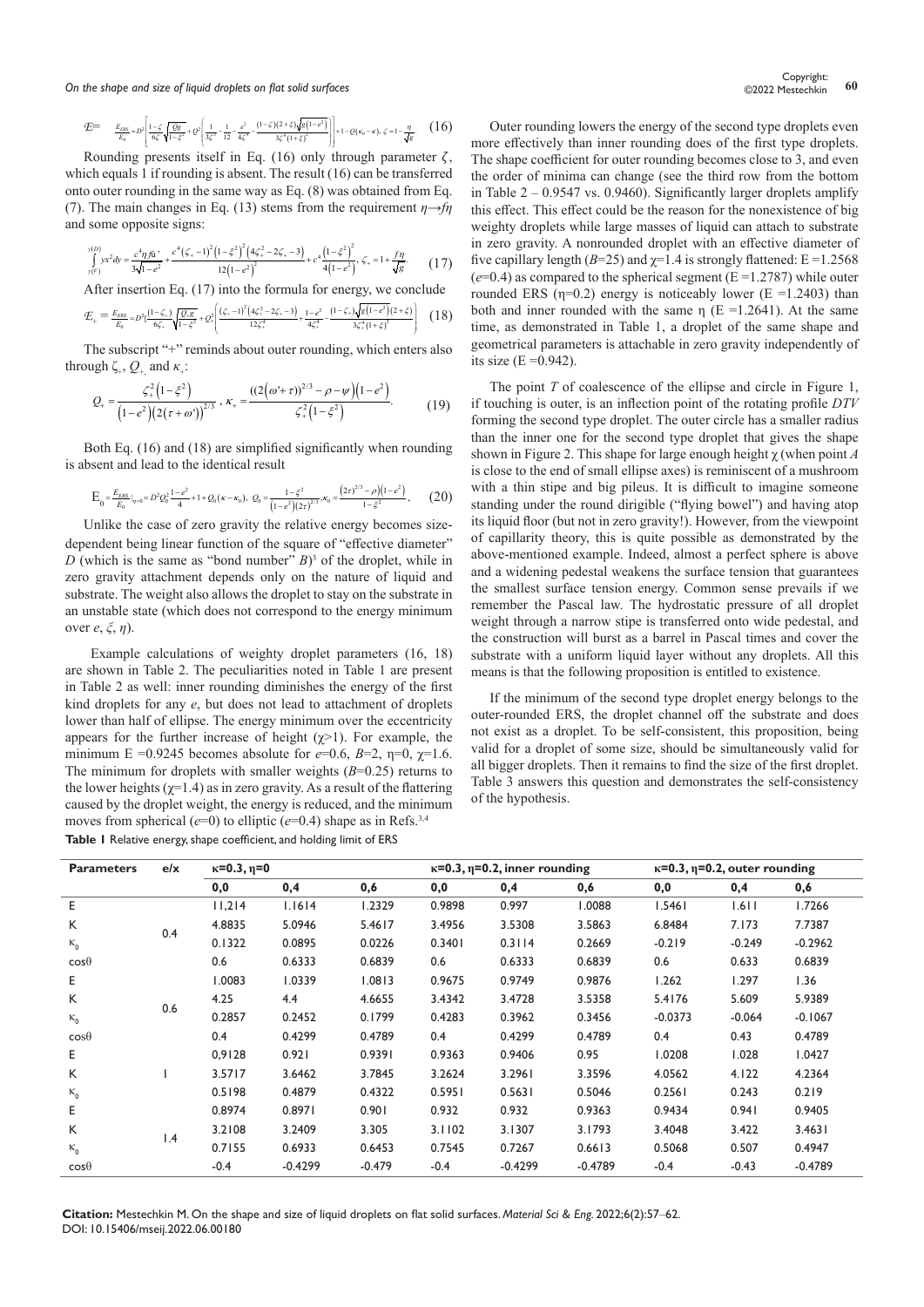Copyright:<br>On the shape and size of liquid droplets on flat solid surfaces **61** Contemporary **61** C<sub>2</sub>022 Mestechkin 61

Table Continued...

| <b>Parameters</b> | $e$ / $x$ | $\kappa$ =0.3, $\eta$ =0 |           |          |        | $\kappa$ =0.3, $\eta$ =0.2, inner rounding |           |        | $\kappa$ =0.3, $\eta$ =0.2, outer rounding |           |  |
|-------------------|-----------|--------------------------|-----------|----------|--------|--------------------------------------------|-----------|--------|--------------------------------------------|-----------|--|
|                   |           | 0,0                      | 0,4       | 0,6      | 0,0    | 0,4                                        | 0,6       | 0,0    | 0,4                                        | 0,6       |  |
| E.                |           | 0.9124                   | 0.9105    | 0.9123   | 0.9426 | 0.9412                                     | 0.9435    | 0.9391 | 0.935                                      | 0.9342    |  |
| K                 |           | 3.0988                   | 3.1148    | 3.1565   | 3.0535 | 3.0666                                     | 3.1041    | 3.2049 | 3.212                                      | 3.2391    |  |
| $\kappa_{0}$      | 6, ا      | 0.8088                   | 0.7903    | 0.7389   | 0.8342 | 0.8083                                     | 0.7336    | 0.6301 | 0.634                                      | 0.6167    |  |
| $cos\theta$       |           | $-0.6$                   | $-0.6333$ | $-0.684$ | $-0.6$ | $-0.6333$                                  | $-0.6839$ | $-0.6$ |                                            | $-0.6839$ |  |

**Table 2** Relative energy, shape coefficient, and holding limit of an ERS weighty droplet

| Para- meters | elx             | $B=2, \kappa=0.3, \eta=0.$ |        |               | $B=2, \kappa=0.3, \eta=0.2,$ inner rounding |        |        | $B=2, \kappa=0.3, \eta=0.2, \text{outer rounding}$ |           |           |
|--------------|-----------------|----------------------------|--------|---------------|---------------------------------------------|--------|--------|----------------------------------------------------|-----------|-----------|
|              |                 | 0,0                        | 0,4    | 0,6           | 0,0                                         | 0,4    | 0,6    | 0,0                                                | 0,4       | 0,6       |
| Е            |                 | 1.3831                     | 1.4084 | <b>1.4584</b> | 1.0925                                      | 1.0905 | 1.0904 | 1.5376                                             | 1.5927    | 1.6992    |
| K            | 0.4             | 4.8835                     | 5.0946 | 5.4617        | 3.4956                                      | 3.5308 | 3.5863 | 6.8484                                             | 7.173     | 7.7387    |
| $K_0$        |                 | 0.1322                     | 0.0895 | 0.0226        | 0.3409                                      | 0.3114 | 0.2669 | $-0.219$                                           | $-0.2489$ | $-0.2962$ |
| Е            |                 | <b>I.I785</b>              | 1.1944 | 1.228         | 1.0605                                      | 1.0599 | 1.062  | 1.2876                                             | 1.3096    | 1.3529    |
| K            | 0.6             | 4.25                       | 4.4    | 4.6548        | 3.4342                                      | 3.4728 | 3.5358 | 5.4176                                             | 5.6087    | 5.9389    |
| $\kappa_0$   |                 | 0.2857                     | 0.2452 | 0.1799        | 0.4283                                      | 0.3962 | 0.3456 | $-0.0373$                                          | $-0.0637$ | $-0.1067$ |
| E            |                 | 0.9915                     | 0.9953 | 1.007         | 0.9976                                      | 0.9977 | 1.0017 | 1.0656                                             | 1.0676    | 1.0743    |
| К            |                 | 3.5717                     | 3.6462 | 3.7845        | 3.2624                                      | 3.2961 | 3.3596 | 4.0562                                             | 4.1222    | 4.2364    |
| $\kappa_0$   |                 | 0.5198                     | 0.4879 | 0.4322        | 0.5951                                      | 0.5631 | 0.5046 | 0.2561                                             | 0.2431    | 0.219     |
| E            |                 | 0.9279                     | 0.9258 | 0.9273        | 0.9621                                      | 0.9586 | 0.9605 | 0.969                                              | 0.9648    | 0.9622    |
| K            | $\mathsf{I}$ .4 | 3.2108                     | 3.2409 | 3.305         | 3.1102                                      | 3.1307 | 3.1793 | 3.4048                                             | 3.4221    | 3.4613    |
| $\kappa_{0}$ |                 | 0.7155                     | 0.6933 | 0.6453        | 0.7545                                      | 0.7267 | 0.6613 | 0.5068                                             | 0.5073    | 0.4947    |
| E            |                 | 0.9272                     | 0.9245 | 0.9251        | 0.957                                       | 0.9547 | 0.9559 | 0.9527                                             | 0.9483    | 0.946     |
| K            | 1.6             | 3.0988                     | 3.1148 | 3.1565        | 3.0535                                      | 3.0666 | 3.1041 | 3.2049                                             | 3.2119    | 3.2391    |
| $\kappa_{0}$ |                 | 0.8088                     | 0.7903 | 0.7389        | 0.8342                                      | 0.8083 | 0.7336 | 0.6301                                             | 0.6344    | 0.6167    |

**Table 3** Influence of rounding on energy levels sequence and size of droplets

| R                       | $\eta$ , $\kappa$ ; e, $\chi$ | 0      | 0.7071 |        | 1.3038 | 2.1331 | 2.8107 | 6      |
|-------------------------|-------------------------------|--------|--------|--------|--------|--------|--------|--------|
| $E_{o}$                 | 0.2, 0.3;                     | 0.8971 | 0.9258 | 0.9546 | 0.9949 | 1.1589 | 1.3518 | 2.9692 |
| E                       | $0.4$ , $1.4$                 | 0.932  | 0.9586 | 0.9851 | 1.0223 | 1.1737 | 1.3517 | 2.8447 |
| E+                      |                               | 0.9408 | 0.9648 | 0.9887 | 1.0223 | 1.1589 | 1.3194 | 2.666  |
| R                       |                               | 0      | 0.7071 |        | 1.1292 | 1.9774 | 3.9147 | 6      |
| $E_{o}$                 | 0.4, 0.3;                     | 0.8971 | 0.9258 | 0.9546 | 0.9704 | 1.1221 | 1.7791 | 2.9692 |
| E                       | $0.4$ , $1.4$                 | 0.9606 | 0.9873 | 1.014  | 1.0287 | 1.1694 | 1.7791 | 2.8833 |
| E+                      |                               | 0.9835 | 1.0012 | 1.0189 | 1.0287 | 1.1221 | 1.5269 | 2.2599 |
| R                       |                               | 0      | 0.7071 |        | 1.4318 | 2.1529 | 2.7568 | 6      |
| $\mathsf{E}_\mathrm{o}$ | 0.2, 0.3;                     | 0.8971 | 0.9272 | 0.9573 | 1.0205 | 1.176  | 1.3545 | 3.0635 |
| E                       | 0.2, 1.4                      | 0.9318 | 0.9596 | 0.9874 | 1.0458 | 1.1896 | 1.3545 | 2.934  |
| E+                      |                               | 0.9427 | 0.9678 | 0.993  | 1.0459 | 1.176  | 1.3253 | 2.7555 |
| R                       |                               | 0      | 0.7071 |        | 2.7386 | 3.3875 | 5.9582 | 6      |
| $\mathsf{E}_{_{\!0}}$   | 0.2, 0.3;                     | 0.9154 | 0.9245 | 0.9385 | 1.1203 | 1.2314 | 1.9032 | 1.9172 |
| E                       | $0.4$ , $1.6$                 | 0.9412 | 0.9547 | 0.9685 | 1.1444 | 1.2522 | 1.9033 | 1.9168 |
| E+                      |                               | 0.9354 | 0.9483 | 0.9612 | 1.1289 | 1.2314 | 1.8511 | 1.864  |

The sequence of droplet energy levels for parameter typical values, given in the second column, are presented in Table 3 in the following order: first  $E_0$  (without rounding), then E (with internal rounding), and then  $E_+$  (with external rounding). The radius  $R_+$  of an equal ERS volume sphere determines the weight contribution into the total droplet energy. The third column describes a situation in zero gravity with the initial level sequence  $E_0$ -E- $E_+$ , which means that rounding is unnecessary. The same situation continues to hold for small droplets with *R* of order one capillary length  $(R=\sqrt{2}/2$  and 1) in the weight presence. The next three columns demonstrate that sequence of levels changes with growing *R* from  $E_0$ -E- $E_+$  to  $E_0$ - $E_+$ -E, then to  $E_+$ - $E_0$ -E. The unrounded droplet becomes the highest at the final step:  $E_{+}$ -E- $E_{0}$ . The last column shows that the final order does not change with further increase of the droplet size. Thus, the bold numbers in the seventh column can be treated as the limit size of weighty droplets, which our calculation predicts. Figure 2. The outer rounded second type droplet. The values of 2-4 capillary length do not contradict common sense.

However, nothing prevents the existence of much bigger droplets in zero gravity.



**Figure 2** The outer rounded second type droplet.

## **Conclusion**

It is demonstrated in Sec. 3 that in zero gravity the attachment energy is determined by universal geometrical parameters of the droplet